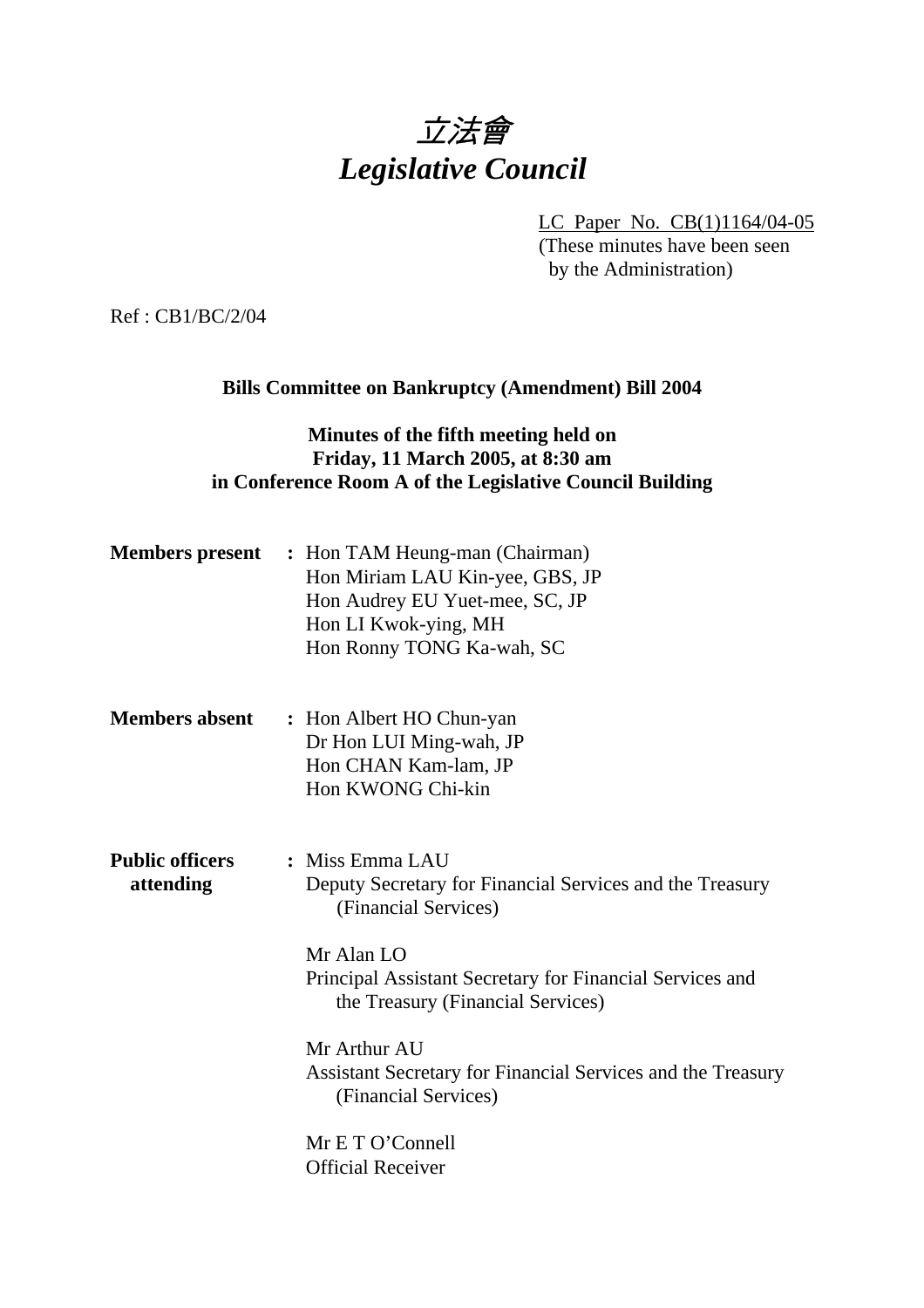|                                              | Ms May LEE                                                                |
|----------------------------------------------|---------------------------------------------------------------------------|
|                                              | <b>Assistant Official Receiver</b>                                        |
|                                              | Ms Vicki LEE<br><b>Senior Government Counsel</b><br>Department of Justice |
| <b>Clerk in attendance:</b> Miss Salumi CHAN | Chief Council Secretary (1)5                                              |
| <b>Staff in attendance : Mr KAU Kin-wah</b>  | Assistant Legal Adviser 6                                                 |
|                                              | Ms Connie SZETO<br>Senior Council Secretary (1)4                          |

# **I.** Confirmation of minutes of meeting (LC Paper No. CB(1)1059/04-05

- Minutes of fourth meeting held on 21 February 2005)

11 January 2005")

The minutes of the meeting held on 21 February 2005 were confirmed.

## **II. Meeting with the Administration**

| (LC Paper No. $CB(1)1060/04-05(01)$ |                   | — "Follow-up to the<br>fourth<br>meeting on 21 February 2005"<br>prepared by the Legislative<br><b>Council Secretariat</b>                    |
|-------------------------------------|-------------------|-----------------------------------------------------------------------------------------------------------------------------------------------|
| LC Paper No. $CB(1)1060/04-05(02)$  | $\hspace{0.05cm}$ | Paper provided by<br>the<br>Administration on "Follow-up"<br>actions arising from<br>the<br>discussion at the meeting on<br>21 February 2005" |
| LC Paper No. $CB(1)925/04-05(02)$   |                   | provided by<br>— Paper<br>the<br>Administration on "Follow-up"<br>actions arising from<br>the<br>discussion at the meeting on                 |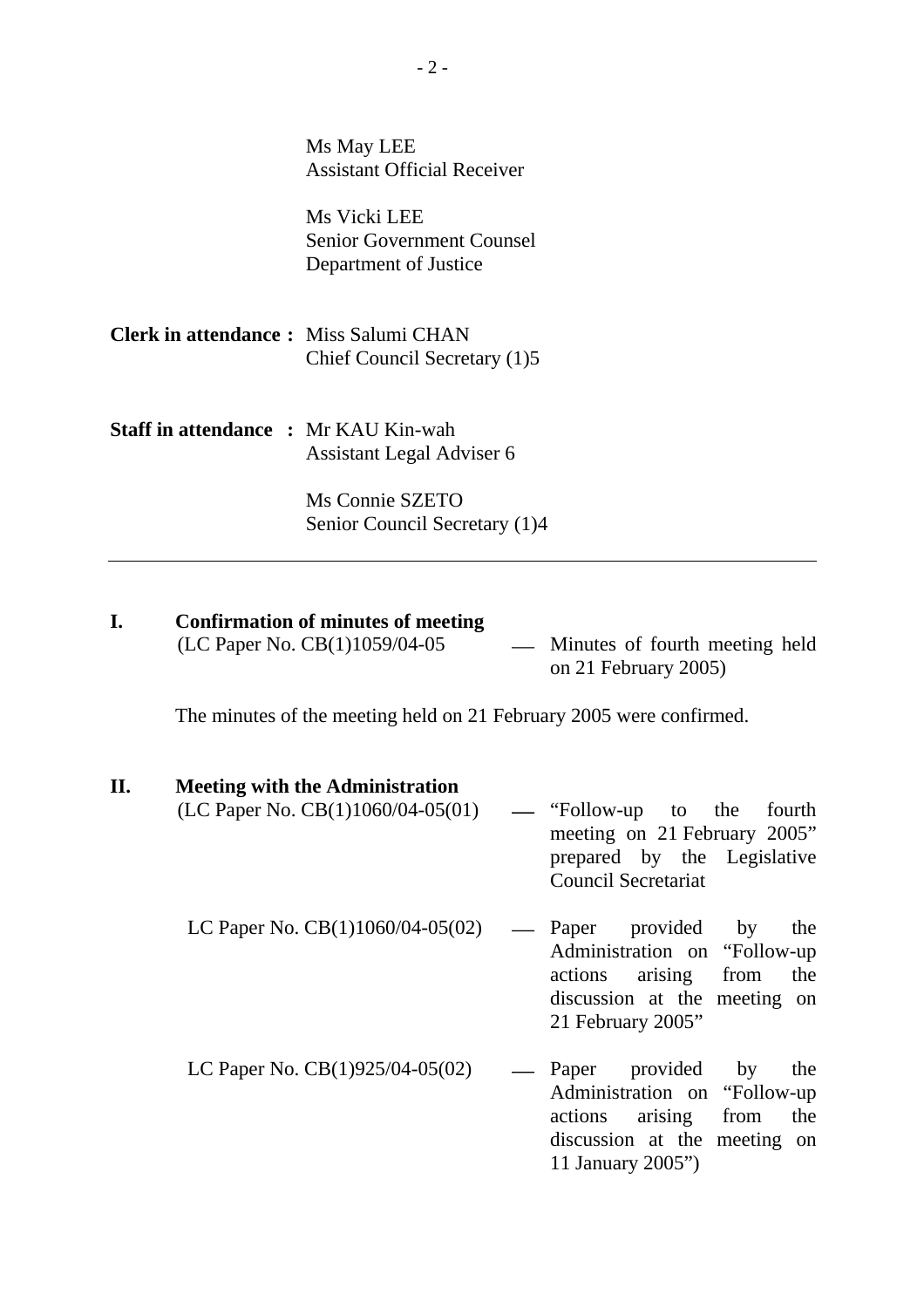2. The Bills Committee deliberated (Index of proceedings attached at **Appendix**).

### Follow-up actions to be taken by the Administration

3. At the request of the Bills Committee, the Administration agreed to take the Admin following actions:

- (a) In order to address members' concern about the possible negative impact of the proposed tendering scheme to outsource summary bankruptcy cases to private-sector insolvency practitioners (PIPs) on the quality of service provided by PIPs, the Administration was requested to consider members' view and suggestion, as follows:
	- (i) The Administration should re-examine the financial viability and cost-effectiveness of the proposed tendering scheme; and
	- (ii) The feasibility of a member's suggestion of stipulating a minimum tender price for the tendering scheme.
- (b) To facilitate the clause-by-clause examination of the Bill, the Administration was requested to provide draft proposed Committee Stage amendments for consideration by the Bills Committee.

## Suggestion of setting out in the legislation the qualification criteria for appointment as provisional trustees or trustees

4. Members noted the outcome of the consultation conducted by the Administration on the suggestion of setting out in the legislation (principal ordinance or subsidiary legislation) the qualification criteria for appointment as provisional trustees or trustees for summary bankruptcy cases. There was general agreement among the ten respondents that the detailed qualification criteria should be set out in the Official Receiver's Office's tender documents or a code of practice, and not in the legislation. As to the need to set out in the legislation the basic criteria such as the professional qualifications, different views had been expressed. On the one hand, the Hong Kong Bar Association and the Law Society of Hong Kong did not think that the criteria need to be or should be set out in legislation, whether the Bankruptcy Ordinance or its subsidiary legislation, and the Hong Kong Institute of Certified Public Accountants considered that it would be sufficient for the time being for the minimum qualification requirements to be contained in the tender documents. On the other hand, bodies like the Hong Kong Association of Banks, the Association of Chartered Certified Accountants and the Hong Kong Institute of Company Secretaries supported the inclusion of certain basic criteria such as "fit and proper" in the legislation, on the ground that such inclusion could enhance transparency and preserve the quality of PIPs. Members also noted that the Administration, having regard to the fact that there were already checks to help safeguard the quality of services of PIPs and the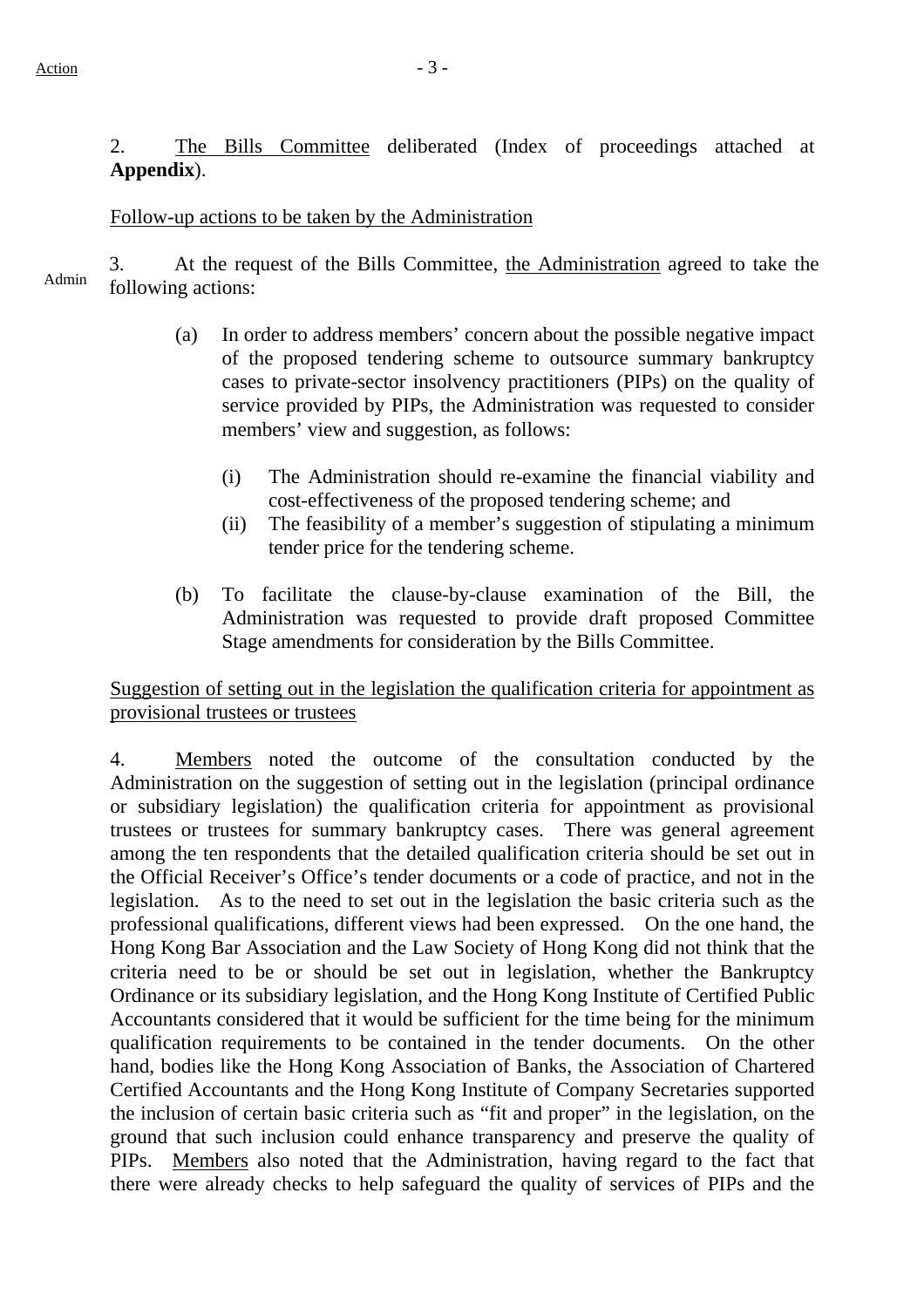much wider ramifications of setting out the criteria in the legislation, maintained its original proposal that there was no need to prescribe the criteria for PIPs in the statutory provisions.

5. Mr Ronny TONG maintained his view that the qualification criteria should be set out in the legislation (principal ordinance or subsidiary legislation) so as to ensure the quality of service to be provided by PIPs in the handling of outsourced summary bankruptcy cases and to enhance the transparency of the outsourcing scheme. To facilitate the Bills Committee to decide on the way forward, the Chairman accepted Mr TONG's suggestion that a circular be issued to all members inviting them to give views on the issue.

(*Post-meeting note:* With the concurrence of the Chairman, the Clerk issued the circular (LC Paper No. CB(1)1098/04-05) to all members of the Bills Committee on 15 March 2005. The Chairman also directed that the issue be placed on the agenda for the next meeting.)

Date of next meeting

6. The Chairman reminded members that the next meeting of the Bills Committee would be held on Friday, 1 April 2005, at 10:45 am. Members agreed that clause-by-clause examination of the Bill might be commenced at the next meeting after discussion of the outstanding issues.

### **III. Any other business**

7. There being no other business, the meeting ended at 9:30 am.

Council Business Division 1 Legislative Council Secretariat 30 March 2005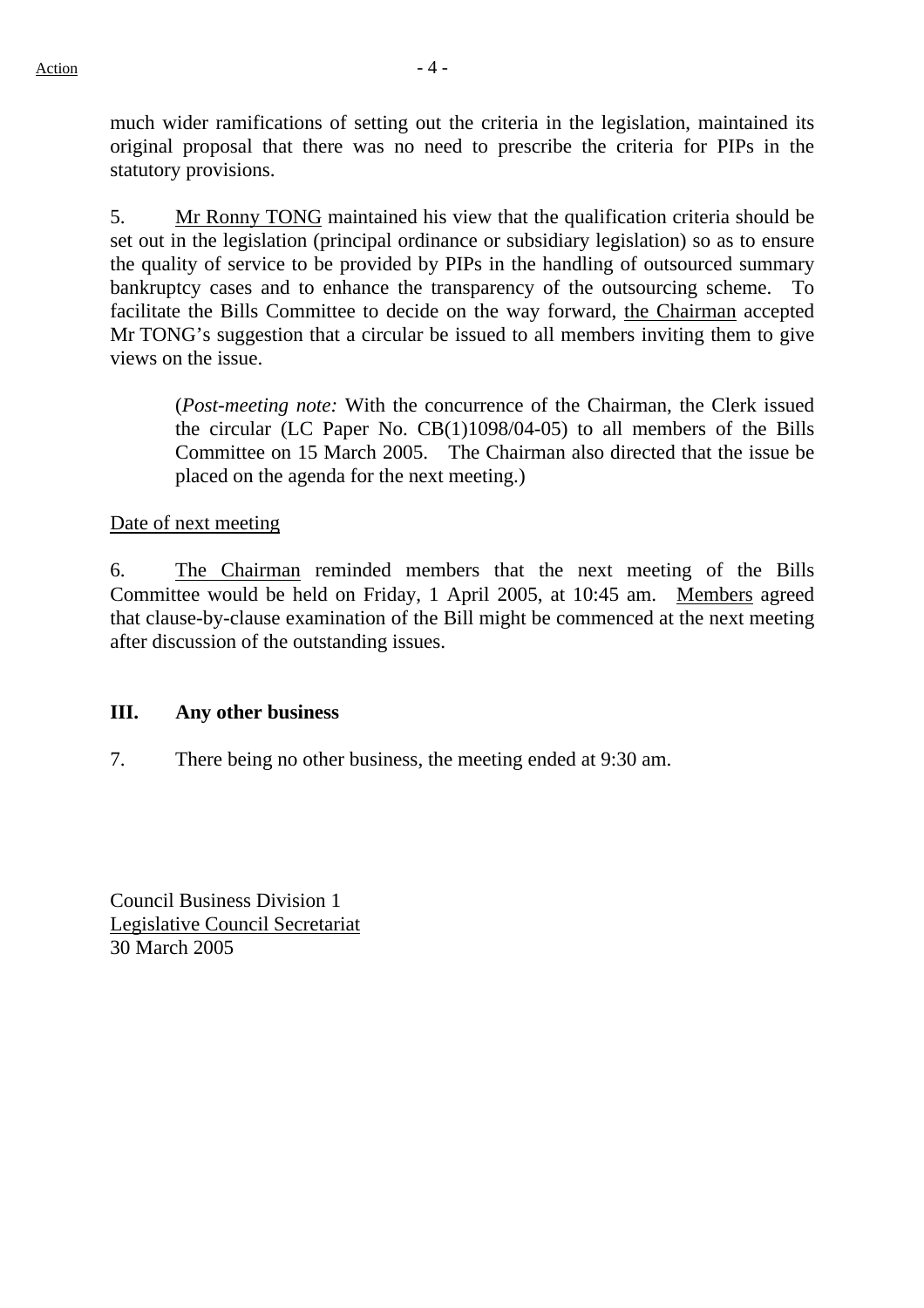**Appendix** 

## **Proceedings of the fifth meeting of the Bills Committee on Bankruptcy (Amendment) Bill 2004 on Friday, 11 March 2005, at 8:30 am in Conference Room A of the Legislative Council Building**

| <b>Time marker</b> | <b>Speaker</b> | Subject(s)                                                                                                                                                                                                                                                                                                                                                                                                                                                                                                                                                                                                                                                                                                                                                                                                                                                  | <b>Action</b>   |
|--------------------|----------------|-------------------------------------------------------------------------------------------------------------------------------------------------------------------------------------------------------------------------------------------------------------------------------------------------------------------------------------------------------------------------------------------------------------------------------------------------------------------------------------------------------------------------------------------------------------------------------------------------------------------------------------------------------------------------------------------------------------------------------------------------------------------------------------------------------------------------------------------------------------|-----------------|
|                    |                |                                                                                                                                                                                                                                                                                                                                                                                                                                                                                                                                                                                                                                                                                                                                                                                                                                                             | <b>Required</b> |
| 000000-000225      | Chairman       | Confirmation<br>of<br>of<br>minutes<br>meeting on 21 February 2005                                                                                                                                                                                                                                                                                                                                                                                                                                                                                                                                                                                                                                                                                                                                                                                          |                 |
| 000226-000827      | Administration | Committee<br>Stage<br>amendment<br>(CSA) to reflect the policy intent<br>that the Bill would enable only the<br>of debtor-petition<br>outsourcing<br>summary bankruptcy cases but not<br>creditor-petition cases<br>of<br>$\mathbf{A}$<br>LC<br>(Part<br>Paper<br>No. $CB(1)1060/04-05(02))$<br>The Administration's undertaking<br>to present the relevant CSA when<br>the Bills Committee scrutinized the<br>relevant provisions of the Bill<br>Costs, charges and other expenses<br>incurred<br>by<br>private-sector<br>insolvency practitioners (PIPs), and<br>remuneration for PIPs, in handling<br>outsourced liquidation cases<br>of LC<br>(Part<br>B<br>No.<br>Paper<br>$CB(1)1060/04-05(02))$<br>Briefing by the Administration on<br>the findings of a survey conducted<br>by the Official Receiver's Office<br>(ORO) on the subject (the survey) |                 |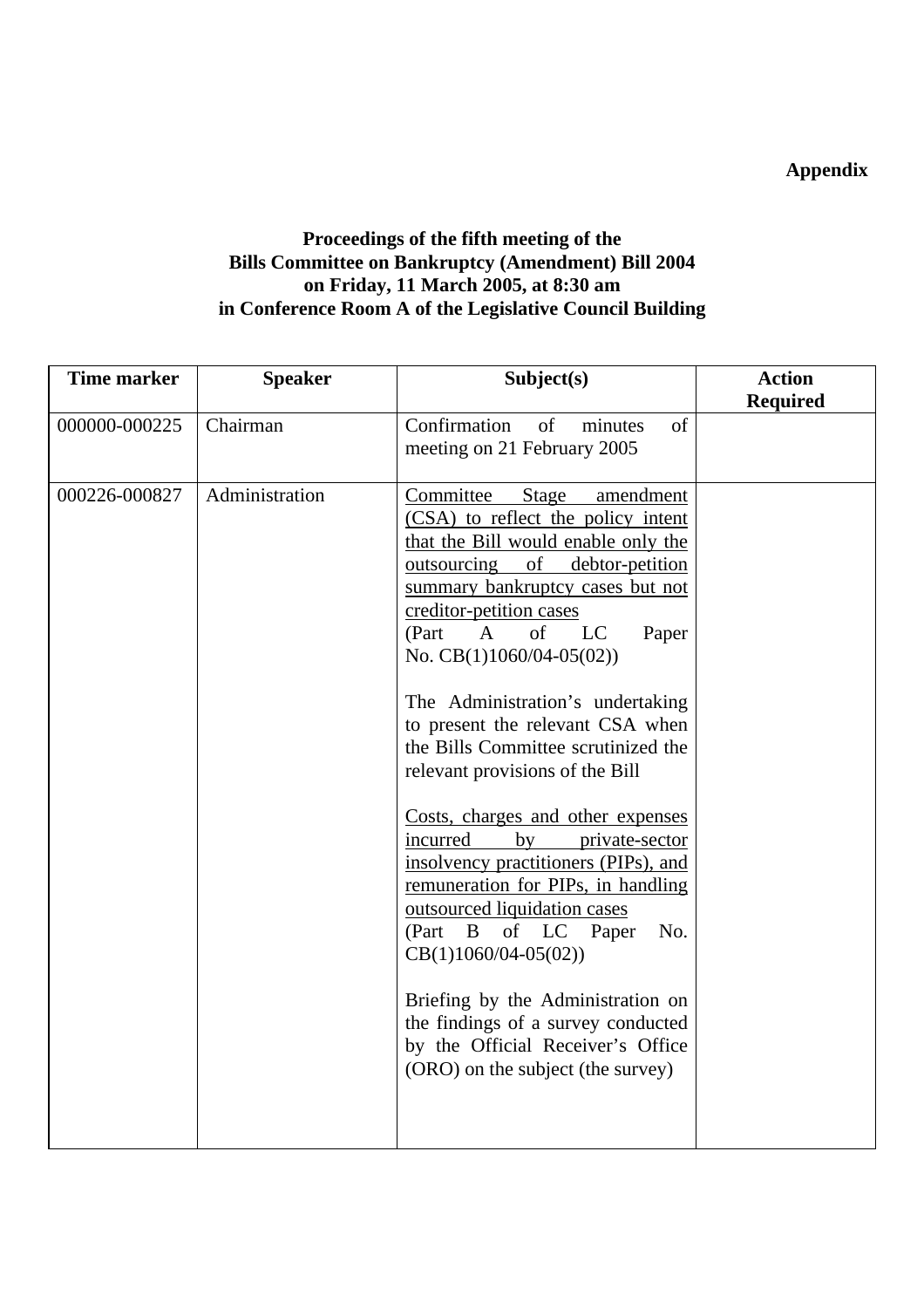| <b>Time marker</b> | <b>Speaker</b>                  | Subject(s)                                                                                                                                                                                                                     | <b>Action</b><br><b>Required</b> |
|--------------------|---------------------------------|--------------------------------------------------------------------------------------------------------------------------------------------------------------------------------------------------------------------------------|----------------------------------|
| 000828-001528      | Ms Audrey EU<br>Administration  | (a) How "the average amount of<br>remuneration of PIPs paid"<br>was worked out in the survey<br>(b) Reasons for the decreasing                                                                                                 |                                  |
|                    |                                 | trend in tender prices for the<br>tendering<br>schemes<br>to<br>outsource summary liquidation<br>cases                                                                                                                         |                                  |
| 001529-002417      | Mr Ronny TONG<br>Administration | Concern about the possible<br>(a)<br>of<br>negative<br>impact<br>the<br>proposed tendering scheme to<br>outsource<br>summary<br>bankruptcy cases<br>the<br>on<br>quality of service provided by<br><b>PIPs</b>                 |                                  |
|                    |                                 | The Administration's advice<br>(b)<br>that -                                                                                                                                                                                   |                                  |
|                    |                                 | administration<br>(i)<br>of<br>bankruptcy<br>summary<br>relatively<br>was<br>cases<br>straight-forward and less<br>complex, thus easier for<br>PIPs to<br>handle, than<br>liquidation<br>summary<br>cases; and                 |                                  |
|                    |                                 | (ii) the tender price for the<br>proposed<br>outsourcing<br>scheme<br>of<br>summary<br>bankruptcy<br>cases<br>was<br>anticipated to be lower<br>than that for the tender<br>scheme of outsourcing<br>summary liquidation cases |                                  |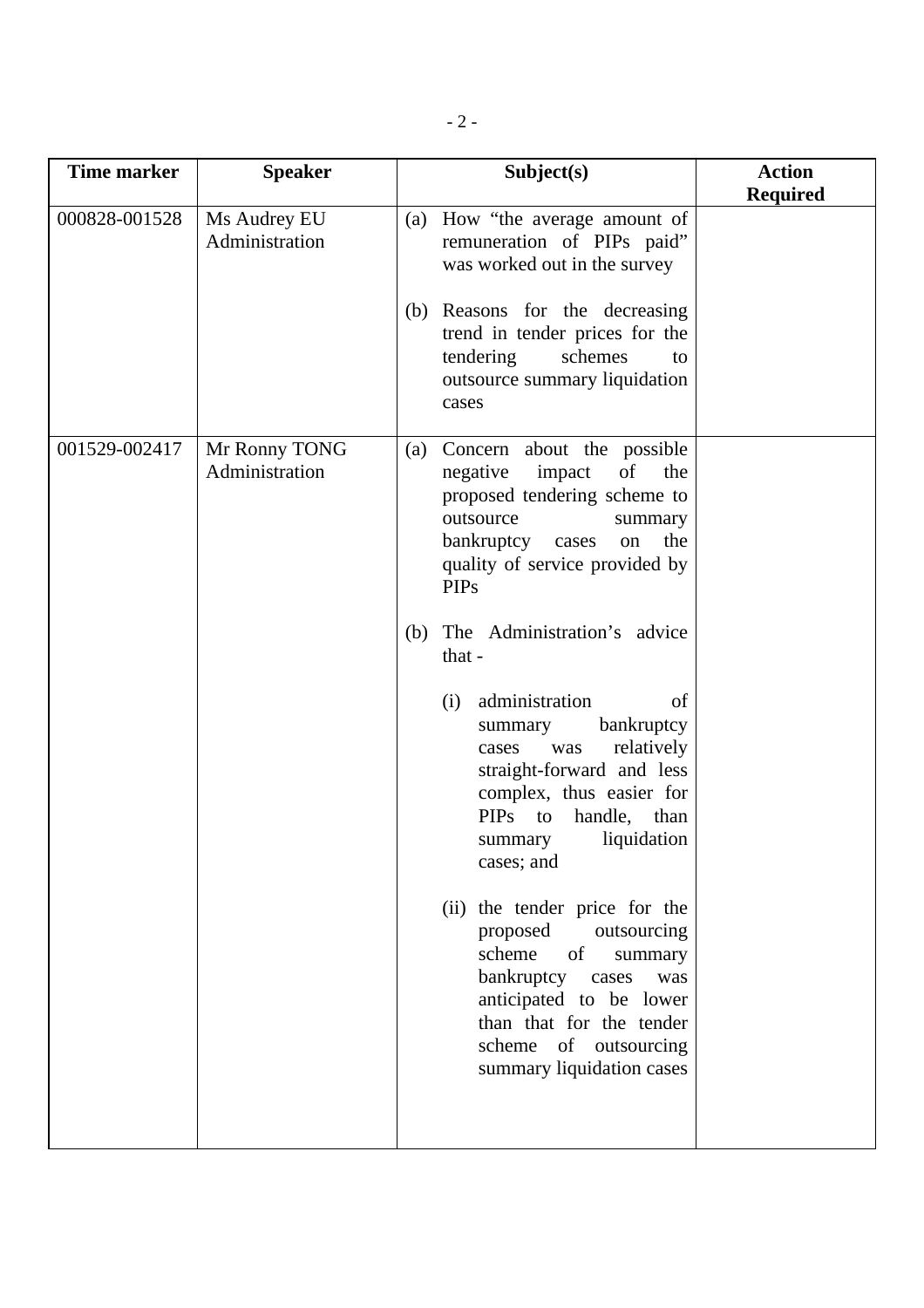| <b>Time marker</b> | <b>Speaker</b>                                     | Subject(s)                                                                                                                                                                                                                                                                                                                                                                       | <b>Action</b>                                                                                            |
|--------------------|----------------------------------------------------|----------------------------------------------------------------------------------------------------------------------------------------------------------------------------------------------------------------------------------------------------------------------------------------------------------------------------------------------------------------------------------|----------------------------------------------------------------------------------------------------------|
|                    |                                                    |                                                                                                                                                                                                                                                                                                                                                                                  | <b>Required</b>                                                                                          |
| 002418-002924      | Ms Miriam LAU                                      | (a) Concern that some PIPs might<br>adopt a price-cutting strategy<br>for bidding the tender for<br>summary bankruptcy cases<br>and the negative impact of<br>such on the quality of service<br>provided by PIPs                                                                                                                                                                 |                                                                                                          |
|                    |                                                    | Emphasis on the need to<br>(b)<br>specify in the tender contract<br>or legislation the requirements<br>for provisional trustees<br><sub>or</sub><br>for<br>trustees<br>summary<br>bankruptcy cases to maintain<br>good quality of service, and<br>need<br>for<br>the<br>the<br>Administration to monitor the<br>performance of the appointed<br>provisional trustees or trustees |                                                                                                          |
| 002925-004448      | Mr LI Kwok-ying<br>Administration<br>Mr Ronny TONG | A member's suggestion of<br>(a)<br>stipulating a minimum tender<br>the<br>price<br>proposed<br>for<br>tendering scheme to outsource<br>summary bankruptcy cases                                                                                                                                                                                                                  | Administration<br>to<br>consider<br>the<br>suggestion<br>under<br>paragraph $3(a)(ii)$ of<br>the minutes |
|                    |                                                    | (b) Request for the Administration<br>to re-examine the financial<br>viability and cost-effectiveness<br>of the proposed tendering<br>scheme to outsource summary<br>bankruptcy cases                                                                                                                                                                                            | Administration<br>to<br>consider<br>the view<br>under<br>paragraph<br>3(a)(i)<br>of<br>the<br>minutes    |
|                    |                                                    | The Administration's advice<br>(c)<br>both<br>that<br>statutory<br>and<br>non-statutory<br>means<br>were<br>available for monitoring the<br>of<br>quality<br>service<br>and<br>performance of PIPs                                                                                                                                                                               |                                                                                                          |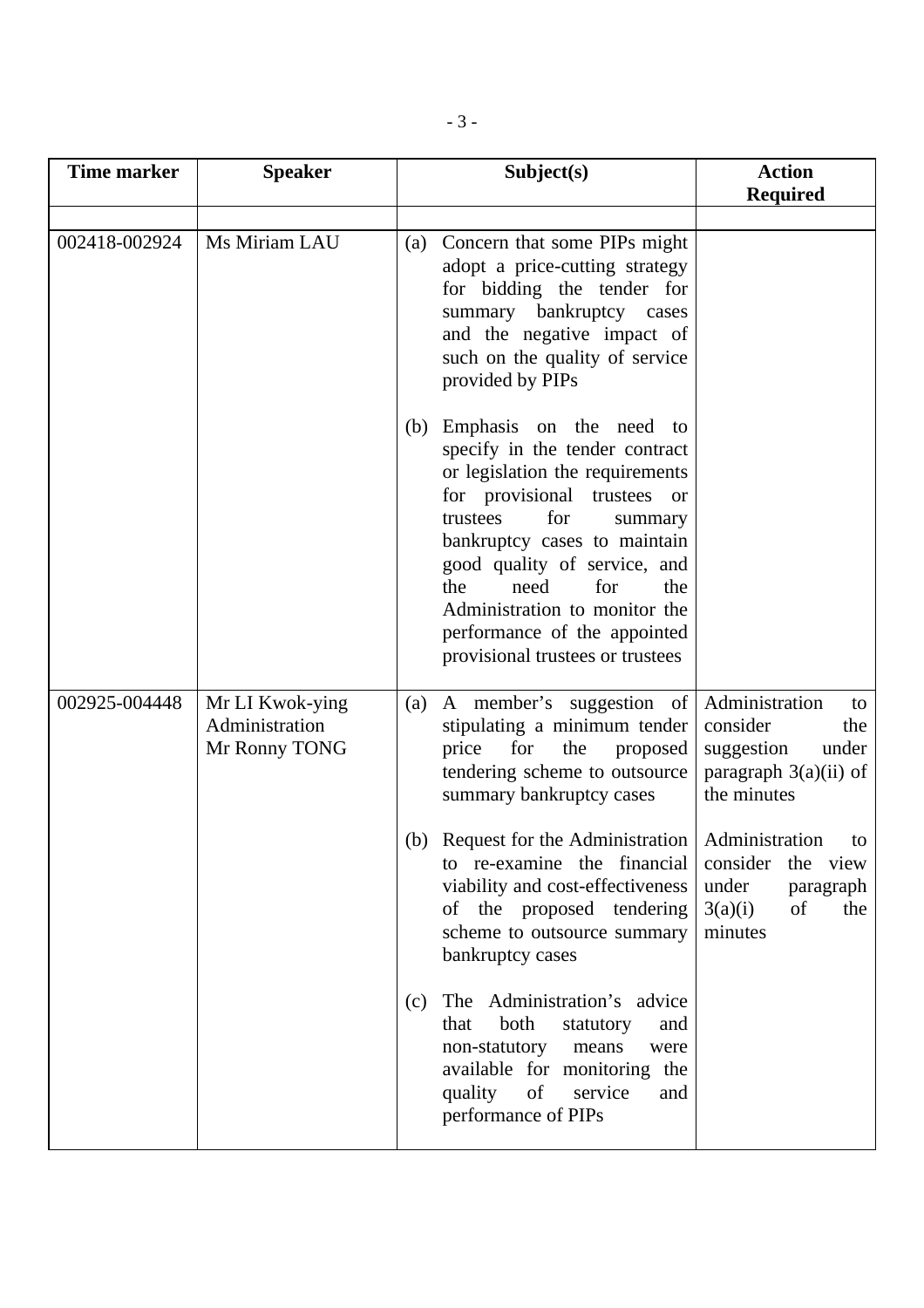| <b>Time marker</b> | <b>Speaker</b>                              | Subject(s)                                                                                                                                                                                                                                                                                                                                                                                                                           | <b>Action</b>   |
|--------------------|---------------------------------------------|--------------------------------------------------------------------------------------------------------------------------------------------------------------------------------------------------------------------------------------------------------------------------------------------------------------------------------------------------------------------------------------------------------------------------------------|-----------------|
|                    |                                             |                                                                                                                                                                                                                                                                                                                                                                                                                                      | <b>Required</b> |
| 004449-004915      | Ms Audrey EU<br>Administration<br>Chairman  | Qualification<br>criteria<br>for<br>(a)<br>appointment<br>provisional<br>as<br>for<br>trustees<br>trustees<br><b>or</b><br>summary bankruptcy cases                                                                                                                                                                                                                                                                                  |                 |
|                    |                                             | Factors to be considered in the<br>(b)<br>selection of tenderers                                                                                                                                                                                                                                                                                                                                                                     |                 |
|                    |                                             | The Administration's advice<br>(c)<br>that in the unlikely event that<br>balance<br>of<br>the<br>the<br>debtor-deposit of a summary<br>bankruptcy case (i.e. deposit<br>by<br>paid<br>the<br>petitioner<br>deducting the relevant fees and<br>incurred<br>expenses<br>by<br>the<br>ORO) was less than the likely<br>amount of disbursement plus<br>the remuneration tendered by<br>the PIPs, the ORO would not<br>outsource the case |                 |
| 004916-005014      | Ms Audrey EU<br>Administration              | Information<br>number<br>on<br>of<br>PIPs/firms which had submitted<br>bids and awarded with contracts in<br>previous tendering exercises for<br><u>outsourcing summary liquidation</u><br>cases<br>(Appendix 2 to LC Paper No.<br>$CB(1)925/04-05(02))$                                                                                                                                                                             |                 |
| 005015-005624      | Chairman<br>Administration<br>Mr Ronny TONG | Suggestion of setting out in the<br>legislation the qualification criteria<br>for appointment as provisional<br>trustees or trustees for summary<br>bankruptcy cases<br>(Part C of and Annex A to LC<br>Paper CB(1)1060/04-05(02))<br>Briefing by the Administration<br>(a)                                                                                                                                                          |                 |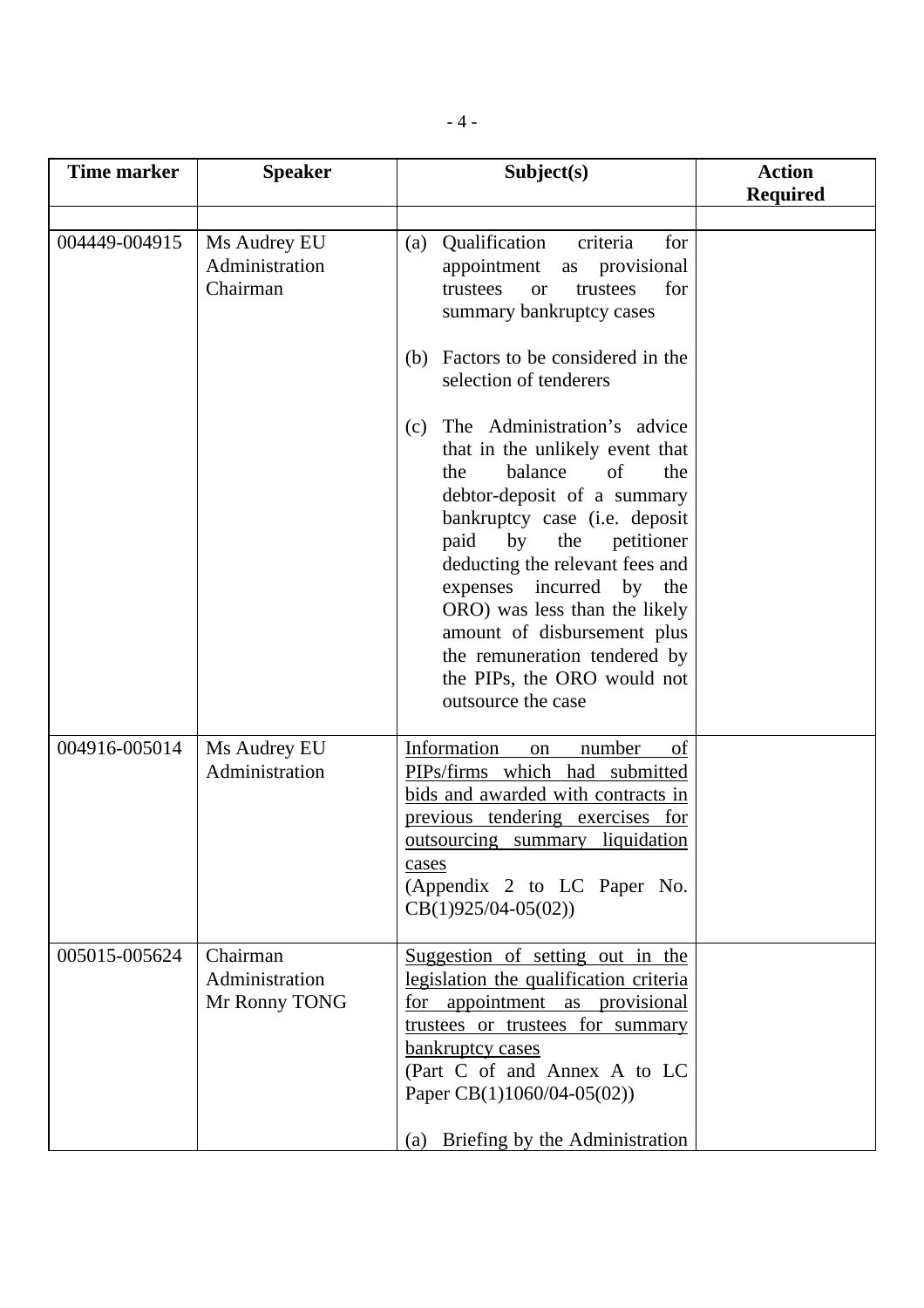| <b>Time marker</b> | <b>Speaker</b> | Subject(s)                                                                                                                                                                                                                                                                                                               | <b>Action</b>   |
|--------------------|----------------|--------------------------------------------------------------------------------------------------------------------------------------------------------------------------------------------------------------------------------------------------------------------------------------------------------------------------|-----------------|
|                    |                |                                                                                                                                                                                                                                                                                                                          | <b>Required</b> |
|                    |                | of<br>its<br>the<br>outcome<br>on<br>consultation<br>with<br>relevant<br>professional bodies and other<br>stakeholders<br>the<br>on<br>suggestion:                                                                                                                                                                       |                 |
|                    |                | There<br>(i)<br>general<br>was<br>the<br>agreement<br>among<br>respondents<br>that<br>the<br>detailed<br>qualification<br>criteria should be set out<br>ORO's<br>in<br>tender<br>documents or code of<br>practice, and not in the<br>legislation;                                                                        |                 |
|                    |                | different<br>(ii) There<br>were<br>the<br>views<br>among<br>respondents on the need<br>to set out the basic criteria<br>in the legislation -                                                                                                                                                                             |                 |
|                    |                | the Hong Kong Bar<br>Association,<br>Law<br>Society of<br>Hong<br>Kong<br>and<br>Hong<br>Kong<br>Institute<br>of<br>Certified<br>Public<br>Accountants did not<br>consider it necessary<br>to set out the basic<br>criteria<br>in<br>the<br>Bankruptcy<br>Ordinance (Cap. 6) or<br>its<br>subsidiary<br>legislation; and |                 |
|                    |                | the<br>Hong<br>Kong<br>Association of Banks,<br>Association of<br>the<br>Certified<br>Chartered                                                                                                                                                                                                                          |                 |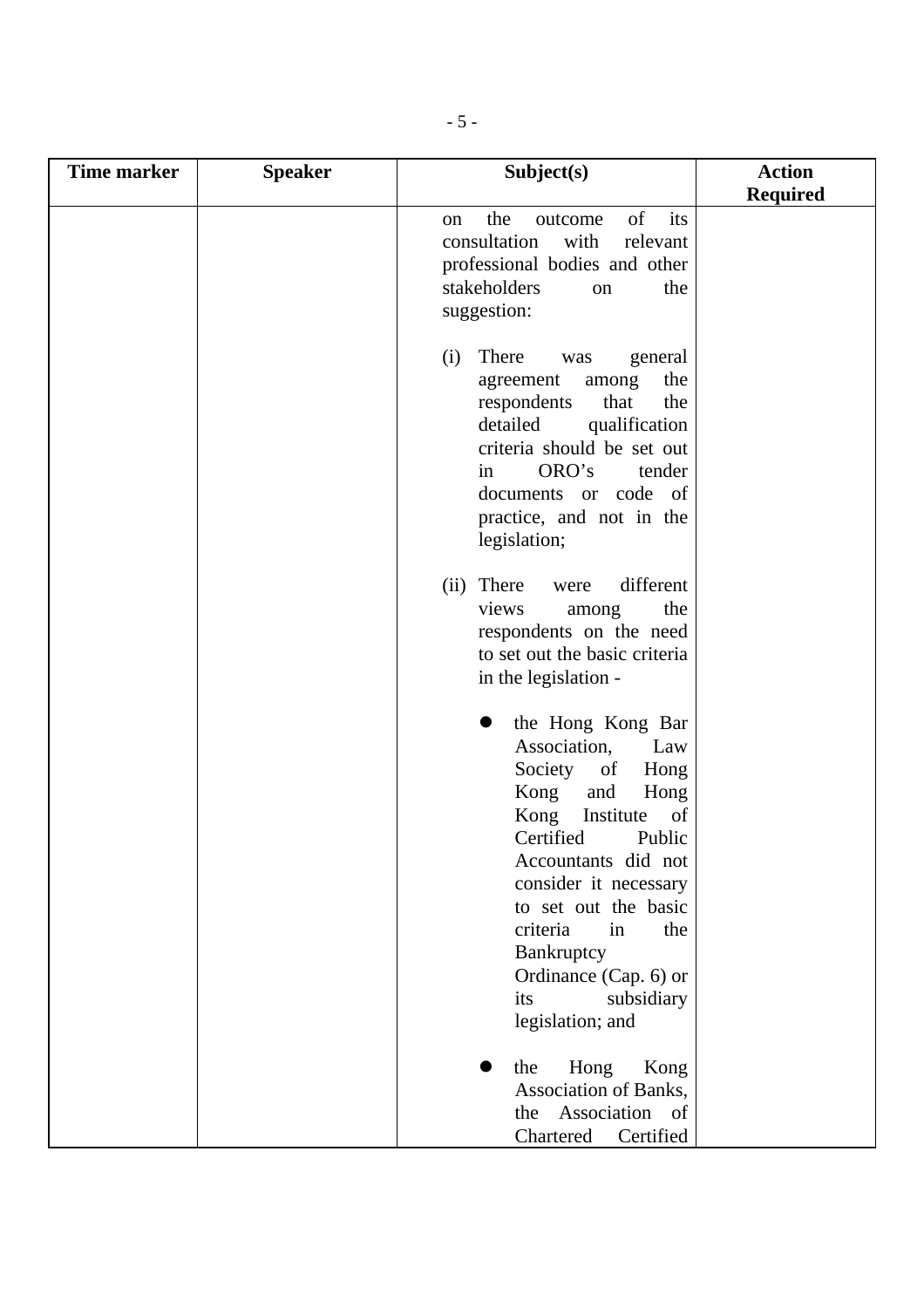| <b>Time marker</b> | <b>Speaker</b> | Subject(s)                                 | <b>Action</b>         |
|--------------------|----------------|--------------------------------------------|-----------------------|
|                    |                |                                            | <b>Required</b>       |
|                    |                | Accountants and the<br>Hong Kong Institute |                       |
|                    |                | of<br>Company                              |                       |
|                    |                | Secretaries supported                      |                       |
|                    |                | inclusion<br>the<br>of                     |                       |
|                    |                | certain basic criteria                     |                       |
|                    |                | "fit"<br>such<br>as<br>and                 |                       |
|                    |                | proper"<br>the<br>in                       |                       |
|                    |                | legislation.                               |                       |
|                    |                | (b) The Administration's request           |                       |
|                    |                | for the Bills Committee to give            |                       |
|                    |                | favourable consideration to the            |                       |
|                    |                | Administration's<br>original               |                       |
|                    |                | proposal of not prescribing the            |                       |
|                    |                | criteria for PIPs<br>in<br>the             |                       |
|                    |                | statutory provisions                       |                       |
|                    |                | member's<br>disagreement<br>(c)<br>A       |                       |
|                    |                | Administration's<br>the<br>with            |                       |
|                    |                | original proposal                          |                       |
|                    |                | possible<br>about<br>Concern               |                       |
|                    |                | inconsistencies<br>the<br>in<br>two        |                       |
|                    |                | submissions from the Law Society           |                       |
|                    |                | of Hong Kong                               |                       |
|                    |                | (Part D of and Annex B to LC               |                       |
|                    |                | Paper CB(1)1060/04-05(02))                 |                       |
|                    |                | The Administration's advice that           |                       |
|                    |                | the Law Society of Hong Kong did           |                       |
|                    |                | consider<br>that<br>the<br>two<br>not      |                       |
|                    |                | submissions were inconsistent              |                       |
| 005625-010014      | Chairman       | Suggestion of inviting members'            | The Clerk to issue a  |
|                    | Mr Ronny TONG  | views on the suggestion of setting         | circular on the issue |
|                    | Clerk          | out the qualification criteria in the      | under paragraph 5     |
|                    | Ms Audrey EU   | legislation                                | of the minutes        |
| 010015-010106      | Chairman       | Possible date for commencement of          | Administration<br>to  |
|                    | Ms Audrey EU   | the clause-by-clause examination take      | action under          |